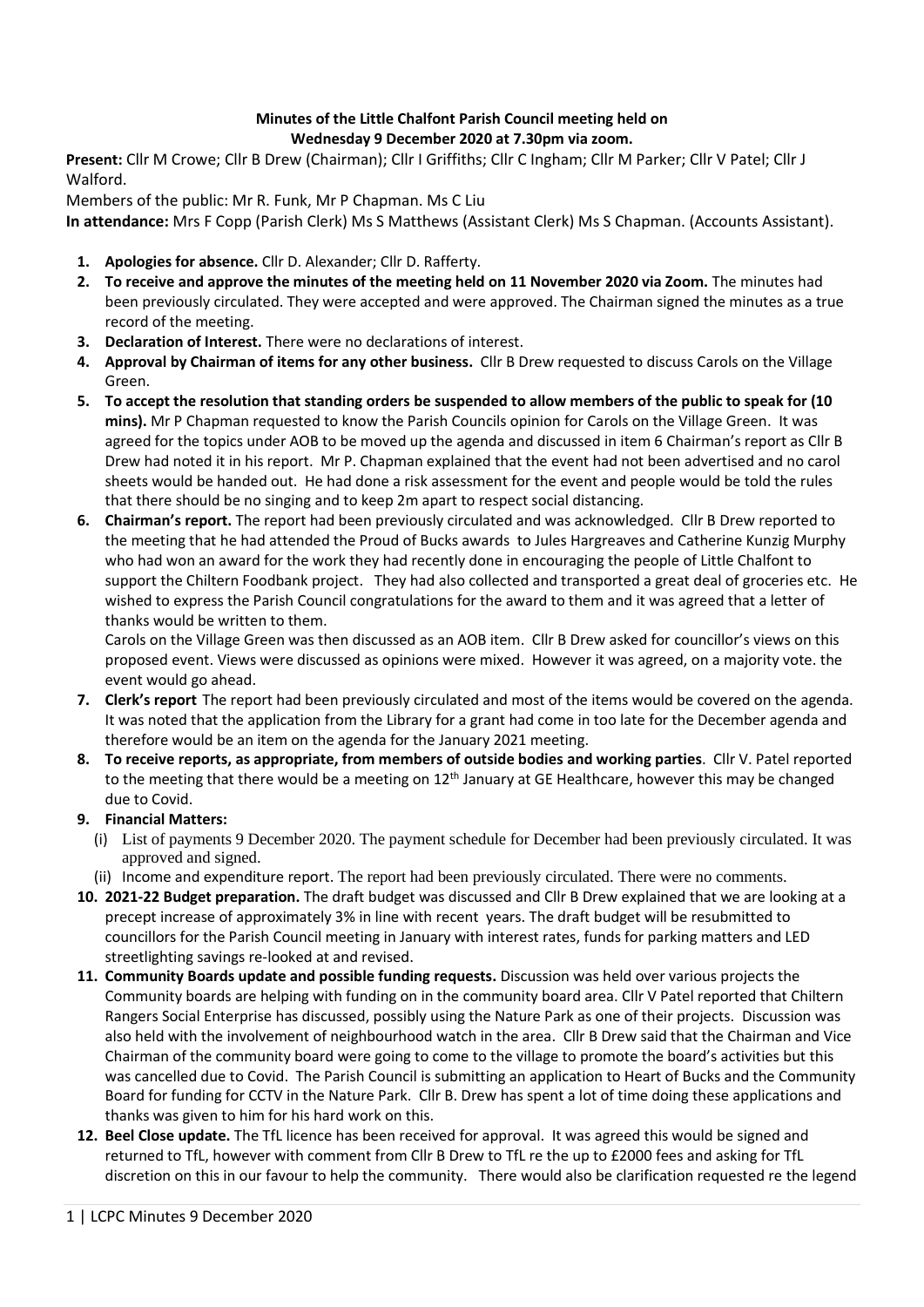'Maintained by the HA' as this is perhaps misleading. If Bucks have been granted a Right of Way with full maintenance responsibilities, we would have suggested LA rather than HA. This clarification will hopefully save any misunderstanding in the future. Cllr B Drew proposed signing the agreement and Cllr M Parker seconded the proposal. It was unanimously agreed.

- **13. CCTV Nature Park funding –** Heart of Bucks application to go in for £2500 of the £6200 required for the CCTV costings. The rest will be requested from Community Board funding. £1000 will be paid out of the Parish Council budget to bring the total to £7200 required for the project. This was agreed.
- **14. Speeding and MVASs** . Cllr J Walford expressed her concern that the MVAS equipment we have at present does not work well enough to give us useable data. Money will be put in the budget for maintenance and match funding for hopefully new equipment next financial year when we will apply for funding from the Community Board for reliable and useful equipment. Cllr J Walford and S. Matthews to look into possible equipment.
- **15. Cokes Lane Feasibility Study update.** In order to proceed with getting revised costings and PID for Cokes Lane/Nightingales Corner, Bucks Council have requested a revised request of works to be looked at. Cllr J Walford, Cllr M Parker and the clerk will have an onsite meeting to discuss the possibility of bollards/railings to protect pedestrians while also looking at the width of the path and the positioning of chevrons. This will then be reviewed by the Parish Council and we will submit final costs to the Community Board for funding.
- **16. Community Centre. Update.** Cllr B Drew reported to the meeting that a good meeting had been held with Cllr M Tett. John Ward from Buckinghamshire Council, Cllr B Drew and Mr Graham Yellowley. A separate meeting was to be held with the working party members to discuss. It was thought that the original architects should be used as they have a good history of the project and could rework some of their original designs as they had been liked. There is potentially the possibility of combining with the library and having flats included on the top floor might be considered.
- **17. Local Plan. Update.** Cllr Ingham said that Bucks Council Cabinet was likely to decide on 15 December to follow the advice of its officers to defer the main work on the new Buckinghamshire Local Plan until 2022-2024, when it was hoped that the requirements of new legislation based on the radical proposals in the government's recent white paper 'Planning for the Future' would be known. In the meantime, Bucks Council would carry out 'evidence gathering' among local bodies including parish councils. This process could be important for Little Chalfont's defence of its interests, since one of the proposals in the white paper was that public consultation should take place more in the early stages of local plan development, and less in the later stages. The Coordination Group would look out for any consultations or other opportunities to influence the process in the near future.
- **18. Burtons Wood.** Cllr. B Drew proposed no further action to be taken and Cllr I. Griffiths seconded this motion which was carried. It was also agreed that any future planning issues at Burton's Wood, if they involved the parish council, would be dealt with by the Planning Committee".
- **19. Burtons Lane hedges.** Cllr M Parker has done a lot of work on this with the residents and many of the hedges have now been cut back. The main hedge where the owner is unknown has also been cut back but the clerk is trying to locate the owner through land registry as some of the signs could still be made clearer by vegetation being cut away.
- **20. Public House protection consideration in Little Chalfont.** At the last meeting it was agreed that before the PC nominated local pubs as Assets of Community Value (ACV), it should check whether this created any obligation to take on legal or administrative work associated with a bid by local residents to buy an ACV, if such a bid were ever to be made. This is still to be looked into and will be reported back.
- **21. Consideration to let verges grow.** Cllr D Alexander has done much work on this and unfortunately was unable to attend the meeting and so this item was deferred until our next meeting on 13 January 2021.
- **22. Litter pick and future plans.** Cllr B Drew thanked Cllr D Alexander for all the work that was done on this. It was good to see so many people helping and how much was achieved. However, it is very sad to see how much litter has already come back. Cllr B Drew suggested we think about arranging regular litter picks. The Chairman and Clerk have had a meeting with Mr Jarvis from Buckinghamshire Council about additional bins and collections and will invite Mr Jarvis to our next meeting.
- **23. Standing Orders.** Cllr B Drew thanked S. Chapman for her work on these and adapting the NALC template to our needs. The standing orders were approved for signing subject to a few typo revisions. Cllr B Drew explained to the meeting that a signed copy was needed for the Heart of Bucks funding application.
- **24. Financial Procedures.** These will be circulated before the next meeting and presented for approval.
- **25. Equality and Diversity Policy**. This had been circulated and Cllr B. Drew proposed it to be accepted and Cllr M. Parker seconded this proposal. All agreed
- **26. Reports and Notifications**. Many reports and notifications have been circulated over the past month for councillors' information. It was noted that these had been received.